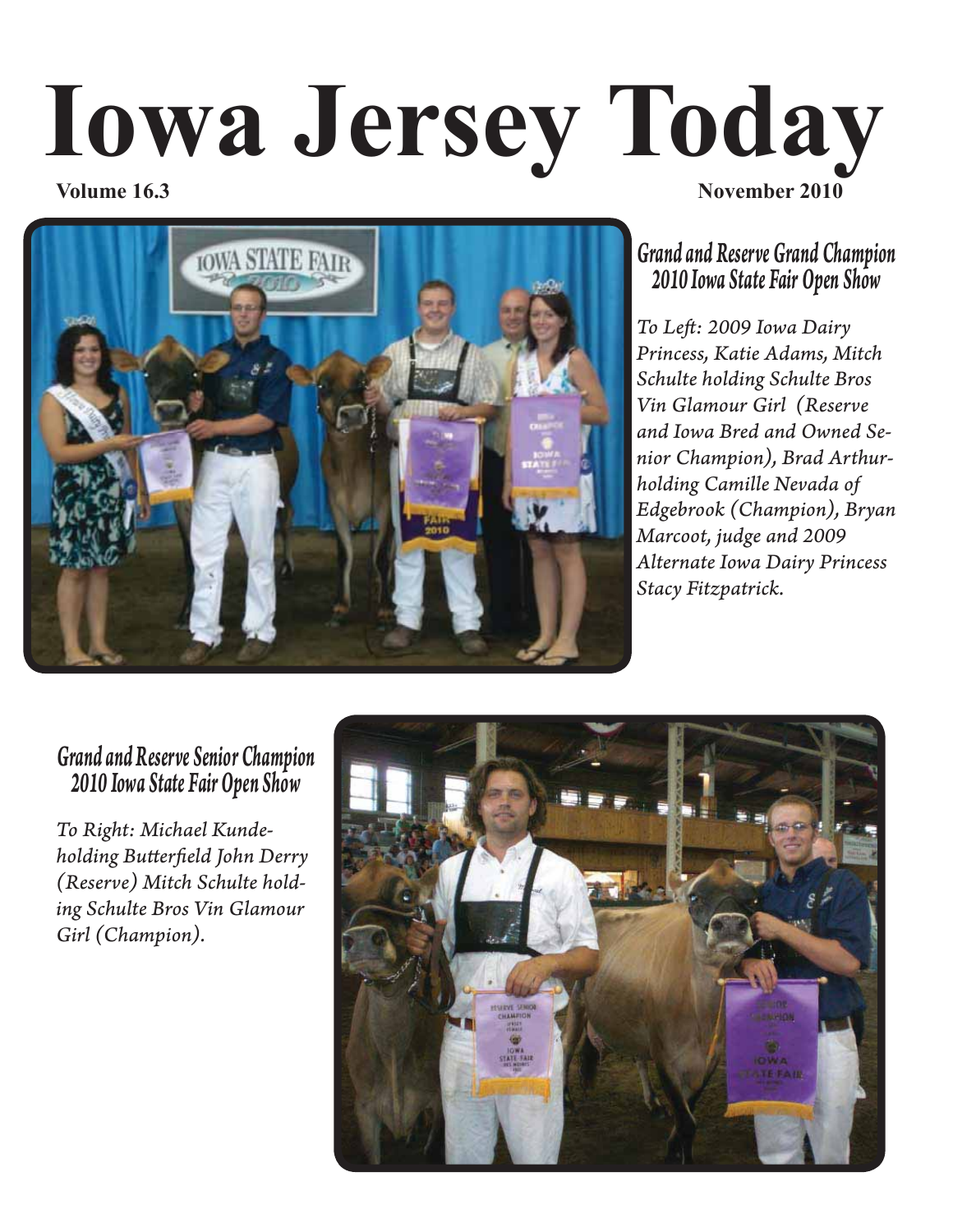*Iowa Jersey Cattle Club*

 $Of$ facers

**President: Jeff Holtz** 24821 13th St. Maquoketa, IA 52060 563-652-4480

**Vice President: Harvey Metzger** 2187 110th St. Larchwood, IA 51241 712-478-4627

**Secretary/Treasurer: Jennifer Zumbach**

3371 227th Ave. Hopkinton, IA 52237 563-580-8852 iowajerseycattleclub@yahoo.com

**AJCA Director: Jerry Spielman** 1892 M Road Seneca, KS 66538 785-336-2581

#### **AJCA-NAJ Representative: Leah Johnson**

5586 Guilford Ave, #5 Fitchburg, WI 53711 614-296-3621 • ljohnson@usjersey.com

Check out our IJCC page on the AJCA website www.usjersey.com! ALSO- see our Jersey page on the ISDA website www.iowadairy.org!

The Iowa Jersey Today is published three times annually by the Iowa Jersey Cattle Club for the Iowa Jersey Cattle Club. All correspondence and submissions should be directed to the IJCC. **New Subscription Rates are \$15 for one year & includes an associate membership in the Iowa Jersey Cattle Club, and \$25 for one year and includes an active membership.** Checks should be made out and sent to the **Iowa Jersey Cattle Club** Jennifer Zumbach 3371 227th Ave. Hopkinton, IA 52237 **Phone**: 563-580-8852

# **Iowa Jersey Today Advertising Rates**

There are several sizes to accommodate any need. Please contact Jennifer Zumbach if you have any questions.

### **Next issue will go out in February 2011.**

| <b>Farm Business Ads</b> |         | <b>Company Ads</b>   |  |  |  |
|--------------------------|---------|----------------------|--|--|--|
| Full Page--              | \$50.00 | Full Page-\$100.00   |  |  |  |
| $\frac{1}{2}$ Page--     | \$35.00 | 1/2 Page-- \$70.00   |  |  |  |
| $\frac{1}{4}$ Page--     | \$30.00 | 1/4 Page-- \$60.00   |  |  |  |
| Credit card-- \$25.00    |         | Credit card--\$50.00 |  |  |  |
|                          |         |                      |  |  |  |

Pictures from the 2010 Iowa State Fair.

*Calendar of Events*

#### January

1 2010 IJCC Memberships due to Jennifer Zumbach.

 15 AJCA Applications due - Master Breeder, Distinguished Service, Young Jersey Breeder and Award for Meritorious Service

### *Table of Contents*

| 6-7   |
|-------|
|       |
| 10-11 |
| 12-13 |
| 15    |
| 16    |
| 18    |
| 18    |
| 18    |
|       |
|       |

### *Index to Advertisers*

|                                             | 22  | Knapp Time Dairy ----------------------     |      |
|---------------------------------------------|-----|---------------------------------------------|------|
| Alta Genetics --------------------------    | BC. | Kunde Jersey Farm ------------------        | - 23 |
| Cinnamon Ridge Dairy --<br>---------------- | - 3 | Lyon Jerseys ------------------------------ | - 19 |
| Covington Jerseys --                        |     | 17 Multi-Rose Jerseys --------------------  | -20  |
| Hei-Bri Jerseys ---                         | - 8 | Strottmann Jerseys -<br>-----------------   | BC.  |
| Holtz View Farm -------------------------   |     | 14 Summit Farm ---------------------------  |      |
|                                             |     |                                             |      |

## **IOWA JERSEY CATTLE CLUB MEMORIAL SCHOLARSHIP**

The object of this scholarship is to help further the education of worthy IJCC Junior members. It is awarded during the annual IJCC Summer Picnic annually. It is funded by:

1. A special trust fund set up by the club and overseen by the Secretary-Treasurer 2. Donations received from individuals commemorating former (or current) IJCC members & the Jersey Community.

Donations have been made and the scholarship is given in the name of the following people (denotes contributor): Howard Lyon (Lyon family), deceased members (IJCC), John Taylor (IJCC), James Stock (IJCC), Eric Krekel (IJCC), Frieda Gates (IJCC), Ivan Gates (proceeds from a picture which was sold), Frank Scott, Pam Storbeck (IJCC, family), Joe O'Neil (IJCC), Jacob Pleis (IJCC, family), L. Claire Gates ('05 Iowa Jersey Sale donations, family, IJCC), Earl Lyon (IJCC), Robert Cline (IJCC), Joyce Muller (IJCC, family), Gene Krekel (IJCC, Lyon Jerseys), Helen Lyon (IJCC, Robert Lyon, Lyon Jerseys), Ryan Graber (IJCC), & Brodie Lantzky (IJCC). The IJCC donates money toward the scholarship in lieu of sending flowers for the services. Thank you to all who make this scholarship possible by contributing in memory of IJCC members and members of the Jersey Community.

THREE Full Page Farm ads are only \$130 if paid in full with first ad. Three Company ads are \$285 if PIF with 1st ad.

Please contact Jennifer Zumbach for information about the IJCC Memorial Scholarship.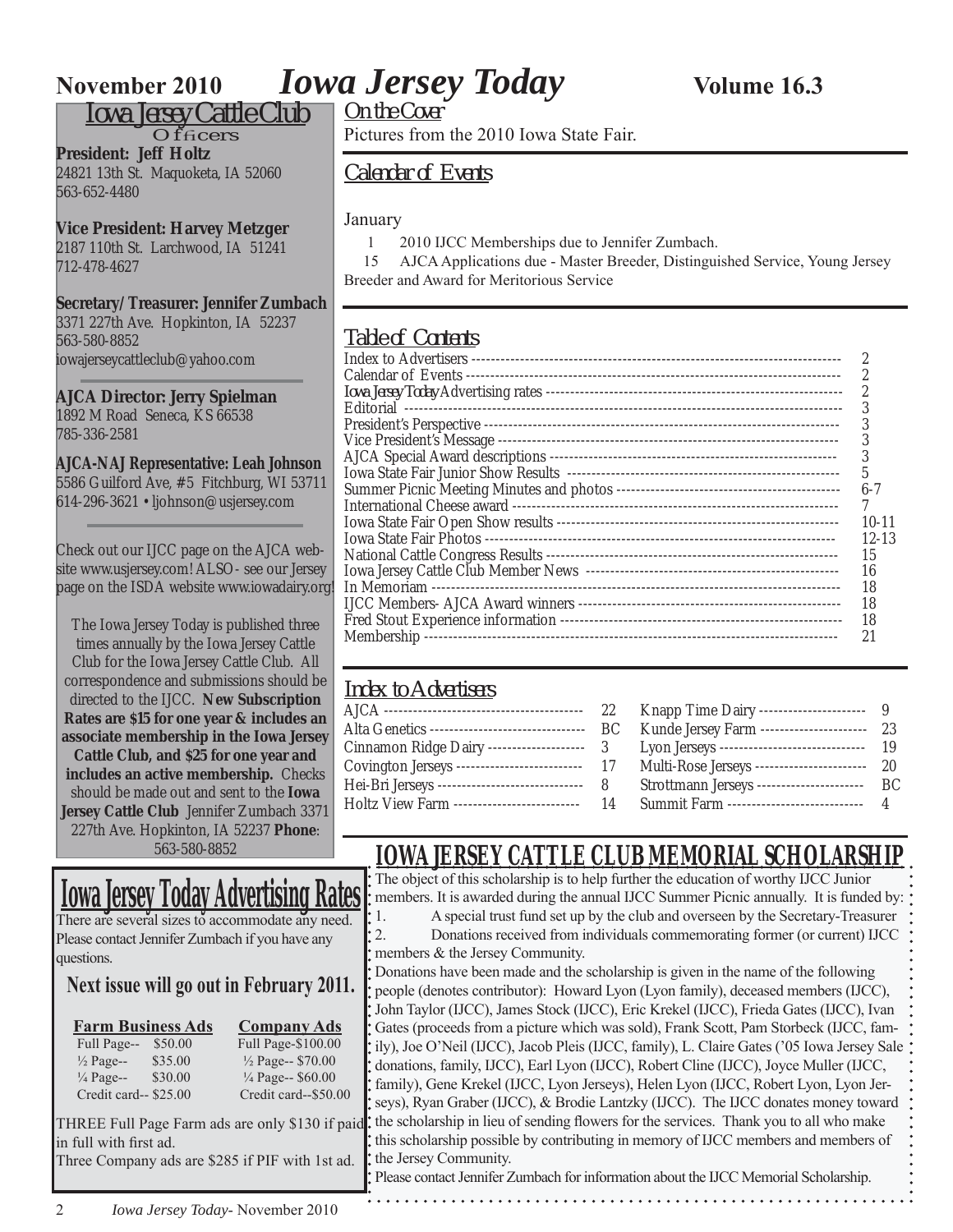

## **Editorial**

What a tremendous fall we have enjoyed this year! You may notice this magazine reaching your house a little later than usual, but I can hardly press for you and me to put the magazine before harvest and a super busy fall with awesome working weather!

Hopefully the weather hasn't taken a turn for the worse by the time you do see this, although we know it will come eventually. By the way, where did this summer go? I missed the Iowa State Fair and Cattle Congress this year- and it just doesn't seem like I should be flipping over the November calendar yet. Of course, we missed out for a very good reason, if I do say so myself!!! My husband, Dave and I welcomed our first child, Karl, on July 2nd. We have enjoyed each minute of our time with him. He makes us laugh daily, and although I'm far busier than I ever thought I'd be, it's well worth it. Fortunately, both my brothers are currently working on the home farm full time, so I have been able to fill in when needed during the fall harvest- and allowed the Grandma's to get some special Karl time!

We've got a lot included in the issue. I am looking forward to our next one, as we will be including some of our Ayrshire friends in a special Sale issue. We hope to benefit both breeds with this combined magazine and hope you will be involved in it.

Pay attention- also we may have our winter/spring meeting at a different time/location than the past several years. As you'll read in the summer picnic minutes, it was decided to separate the meeting from the sale weekend to allow more people to attend both, instead of choosing one or the other. Another change for the sale might include a "Pot of Gold" type sale. Please be thinking about the possibility of consigning an animal for youth only to purchase, in addition to the main sale.

Well, I must sign off on another Fall *Iowa Jersey Today*. Enjoy and have a great and safe winter.

Proudly yours- Jennifer Zumbach



## **President's Perspective**

Well another great show season is Meabout to com to an end. It all ends at the All American Jersey show in Louisville, KY, in which we will be participating at.

> What another great State Fair we had (not counting the heat). We did get a break from the heat the following week at Illinois

State Fair. It was a thrill and an honor to be asked to help judge for Supreme Champion Honors. Congrats to Dement Jerseys for breeding and owning the Supreme Champion cow.

We also showed at the 100th anniversary of the Waterloo Dairy Cattle Congress. What a tremendous show was put on. A huge pat on the back must go to Norm Nabholz for pulling it all together.

Again congrats to all the show winners this past show season. Start thinking now on what you would like to consign to our spring sale in West Union.

Hope everyone is having a safe and bountiful harvest this fall. Until next time... *Jeff Holtz*

## **Vice President's Message**



We have so much to be thankful for. Our area has experienced a beautiful fall. The crops were mature and dry and the conditions were excellent with outstanding yields.

This year we were able to take in the World Dairy Expo. It was an outstanding show and sale,

a great display of Jersey cattle.

It is nice to get this uptick in milk prices although the increasing feed cost are going to eat up a lot of it.

Our breeding stock sales have been excellent this summer and fall showing a real demand for the Jersey genetics.

As we look ahead let us continue to support our AJCA and IJCC programs, sales, and meetings. *Harvey Metzger*

## **AJCA SPECIAL AWARDS DUE JANUARY 15TH**

*Iowa can nominate people for the following awards. We have many people who are qualifi ed. Please make suggestions to any of the offi cers,as soon as possible so we can begin the nomination process. Also, please let us know if you would like to be nominated.*

*YOUNG JERSEY BREEDER AWARD-* is bestowed annually upon as many living AJCA members and/or member's families, who, in the opinion of the Board of Directors, merit recognition.

 - Nominee (s) must be an active member of the AJCA and under 40 years old as of January 1 of the contest year.

 - Basis for selection: Expertise in dairy farming and Jersey cattle breeding; participation in AJCA and NAJ programs; and leadership in Jersey and other dairy and agricultural organizations.

*MASTER BREEDER AWARD-* is bestowed annually upon a living AJCA member, family, partnersihp, or corperation, who, in the opinion of the Board of Directors, has bred outstanding animals for many years and thereby has made a notable contribution to the advancement of the Jersey breed in the United States.

*DISTINGUISHED SERVICE AWARD-* is bestowed annually upon as many living AJCA members and/or member's families, who, in the opinion of the Board of Directors, have rendered outstanding and unselfish service for many years and thereby have made a notable contribution to the advancement of the Jersey breed in the United States.

*AWARD FOR MERITORIOUS SERVICE-* is bestowed annually upon a living individual, who, in the joint opinion of the Board of Directors of the AJCA and NAJ, has made a notable contribution to the advancement of the Jersey breed and the livelihood of Jersey owners in the U.S. through research, education, development, marketing, or significant activities of the allied dairy industry.

the only thing that ever "<br>Sat its way to success was a HEN." SARAH BROWN hen." Sarah Brown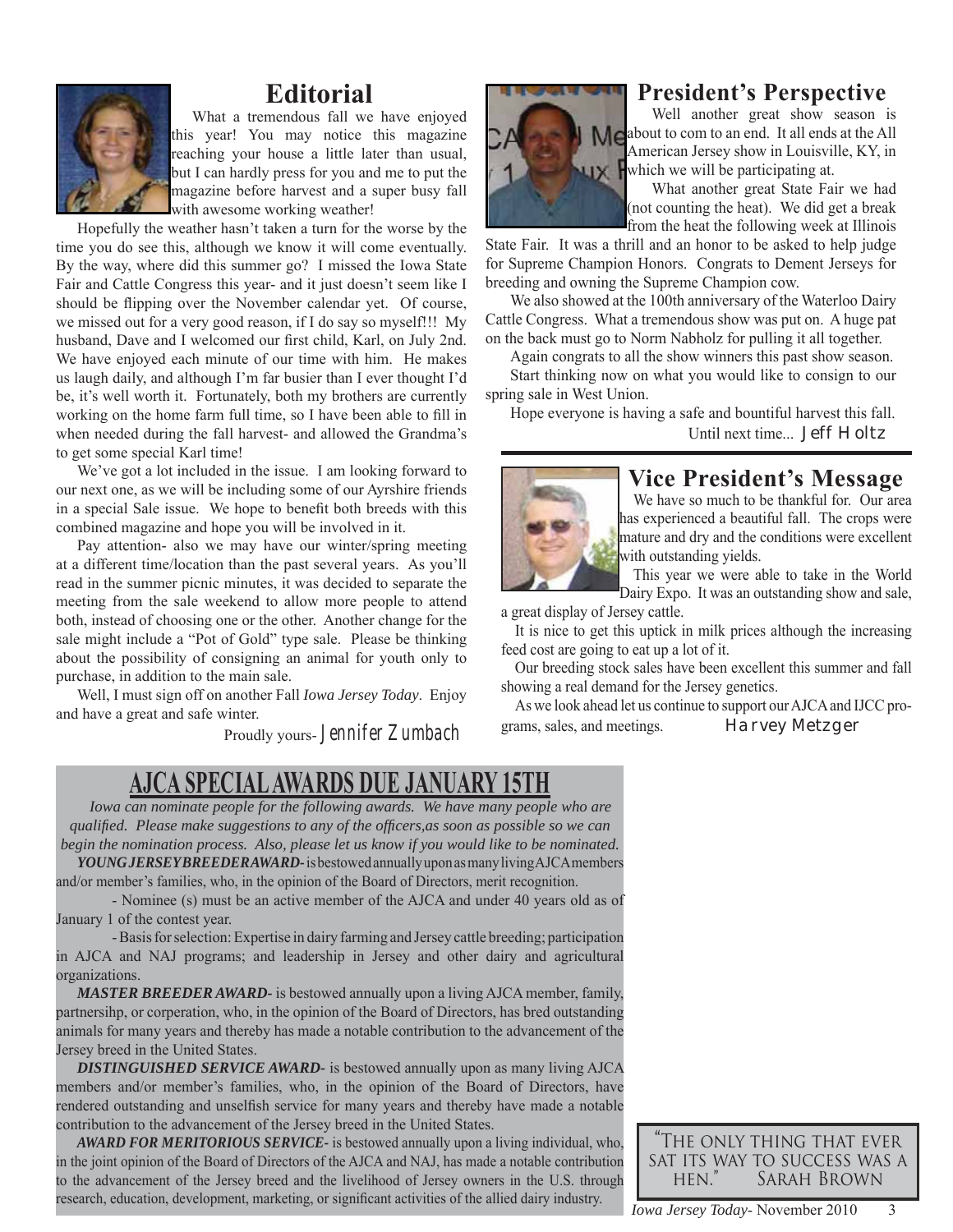# *Iowa State Fair Junior Jersey Show Results*

Thursday, August 12, 2010

Tom Agnew, Hartland, WI, judge

51-head shown

Senior and Grand Champion-Rolanda, Andy Tow

\* *Reserve Senior Champion and Reserve Grand Champion-*Schulte Bros Vin Glamour Girl, Mitch Shulte

\* *Honorable Mention-* Nordic-Haven Sierra, Jordan Hanson

\* *Junior Champion-* Fishersons Guopo Ferran, Gina Fisher

 \**Reserve Junior Champion-* Schulte Bros Go Google Me-ET, Mitch Schulte

#### *Junior Heifer Calf (5)*

- 1. Arthuracres Remake Nattie, Brian Arthur, Fayette Co.
- 2. Clover-Hill Cant Touch This, Haley Norton, Wilton FFA
- 3. Z-Breeze Gator Squash, Austin Zuercher, Clayton Co.
- 4. Bohnerts Legal Sardin, Lakaya Lyon, Muscatine Co.
- 5. Oatmeal, Colt Churchill, Polk Co.

#### *Intermediate Heifer Calf (5)*

- 1. Schulte Bros Go Google Me-ET, Mitch Schulte, Benton FFA
- 2. Fishersons Guopo Peper, Gina Fisher, Clayton Co.
- 3. Canoe-Ridge T-Bone Minnie, Colin Zidlicky, Winneshiek Co.
- 4. Lyon Action Borgny, Gabrielle Klemme, Johnson Co.
- 5. Cinnamon Ridge Brandon Isabel, Kara Maxwell, Scott Co.

#### *Senior Heifer Calf (9)*

- 1. Fishersons Guopo Ferran, Gina Fisher, Clayton Co.
- 2. Nabholz Sultan Sue-ET, Halie Gruenwald, Jackson Co.
- 3. Avon Road HG Melody-ET, Eric Metzger, Lyon Co.
- 4. Zumbach Lencrest Roselyn, Kendra Core, Warren Co.
- 5. Shellys Militia Shaelyn-ET, Spencer McDermott, Dubuque Co.
- 6. Cinnamon Ridge Maritime, Kara Maxwell, Scott Co.
- 7. VolkerCrest Gator Carly, Nathan Arthur, Fayette Co.
- 8. Lyon Elissa, Elizabeth Klemme, Johnson Co.
- 9. GR CZIDS Dale Sally Sue, Colin Zidlicky, Winneshiek Co.

#### *Summer Yearling Heifer (5)*

- 1. Edgebrook Jacknife Nore, Brad Arthur, Fayette Co.
- 2. Yarrabel Minister Faye, Dalton Kramer, Dubuque Co.
- 3. FV Mandy's Liberty, Megan Lien, Winneshiek Co.
- 4. Summetz Impuls Camisha Cory, Vance Metzger, Lyon Co.
- 5. Cinnamon Ridge Carrier Pepita, Kara Maxwell, Scott Co.

#### *Junior Yearling Heifer (9)*

- 1. Ratliff Jade Alexis, Ashley Bushman, Winneshiek Co.
- 2. Edgebrook Jacknife Glossy, Brian Arthur, Fayette Co.
- 3. Enniskillen Senior Mamie, Vance Metzger, Lyon Co.
- 4. Schulte Bros GG Gucci-ET, Mitch Schulte, Benton FFA
- 5. Treys Governor, Dustin Kramer, Dubuque Co.
- 6. Comerica KC Daytona, Kendra Core, Warren Co.
- 7. Lyon Iatola Lisbeth-ET, Elizabeth Klemme, Johnson Co.
- 8. Bohnerts Jimmie Orange, Lakaya Lyon, Muscatine Co.
- 9. Velcommen Valley Blackstone Zoey, Mikayla Lien, Winneshiek

#### *Winter Yearling Heifer (2)*

- 1. Rapid Bay Shy Suspition, Megan Bushman, Winneshiek Co.
- 2. Lyon Iatola Beneva, Gabrielle Klemme, Johnson Co.

#### *Senior Yearling Heifer (not in milk) (3)*

- 1. Delilah Justice of Edgebrook, Kyle Demmer, Western Dubuque FFA
- 2. Lyon Iatola Dilsey, Kendra Core, Warren Co.
- 3. Truffles Elite Tina, Ross Wedewer, Dubuque Co.

#### *Junior Two Year Old (1)*

1. Schulte Bros Co Grammy, Mitch Schulte, Benton FFA

#### *Senior Two Year Old (2)*

- 1. Edgebrook Governor Gem, Brian Arthur, Fayette Co.
- 2. R & S Even Blonde, Tiffany Pease, Fremont Co.

#### *Junior Three Year Old (3)*

- 1. Nordic-Haven Sierra, Jordan Hanson, South Winneshiek FFA
- 2. Jace Char Staci-ET, Kara Maxwell, Scott Co.
- 3. ABC SFF Sicilian Buttercup, Colt Churchill, Polk Co.

#### *Senior Three Year Old (1)*

1. Natalie, Colt Churchill, Polk Co.

#### *Four Year Old (4)*

- 1. Schulte Bros Vin Glamour Girl, Mitch Schulte, Benton FFA
- 2. Lyon Illusion Carmen, Vance Metzger, Lyon Co.
- 3. Summetz Golden Spread Sasa, Neil Metzger, Lyon Co.
- 4. Ja-Glo Sparkle Sparie, Rylie Pflughaupt, Benton Co.

#### *Aged Cows (2)*

- 1. Rolanda, Andy Tow, East Marshall FFA
- 2. Summetz Jace Sue Savannah, Vance Metzger, Lyon Co.

**Senior and Reserve Senior Champions of Iowa State Fair Youth Jersey Show:** *L to R: Judge Tom Agnew, Mitch Schulte (Reserve Senior Champion), Iowa Jersey Princess Katie Adams, Andy Tow (Senior Champion) 2009 Errorthe photo caption should have read Blake Schulte.* 





**Junior and Reserve Junior Champions of Iowa State Fair Youth Jersey Show:** *L to R:Iowa Jersey Princess Katie Adams, Mitch Schulte (Reserve Junior Champion), Gina Fisher (Junior Champion), IA Guernsey Princess. Gina also received a heifer statue donated by the IJCC.*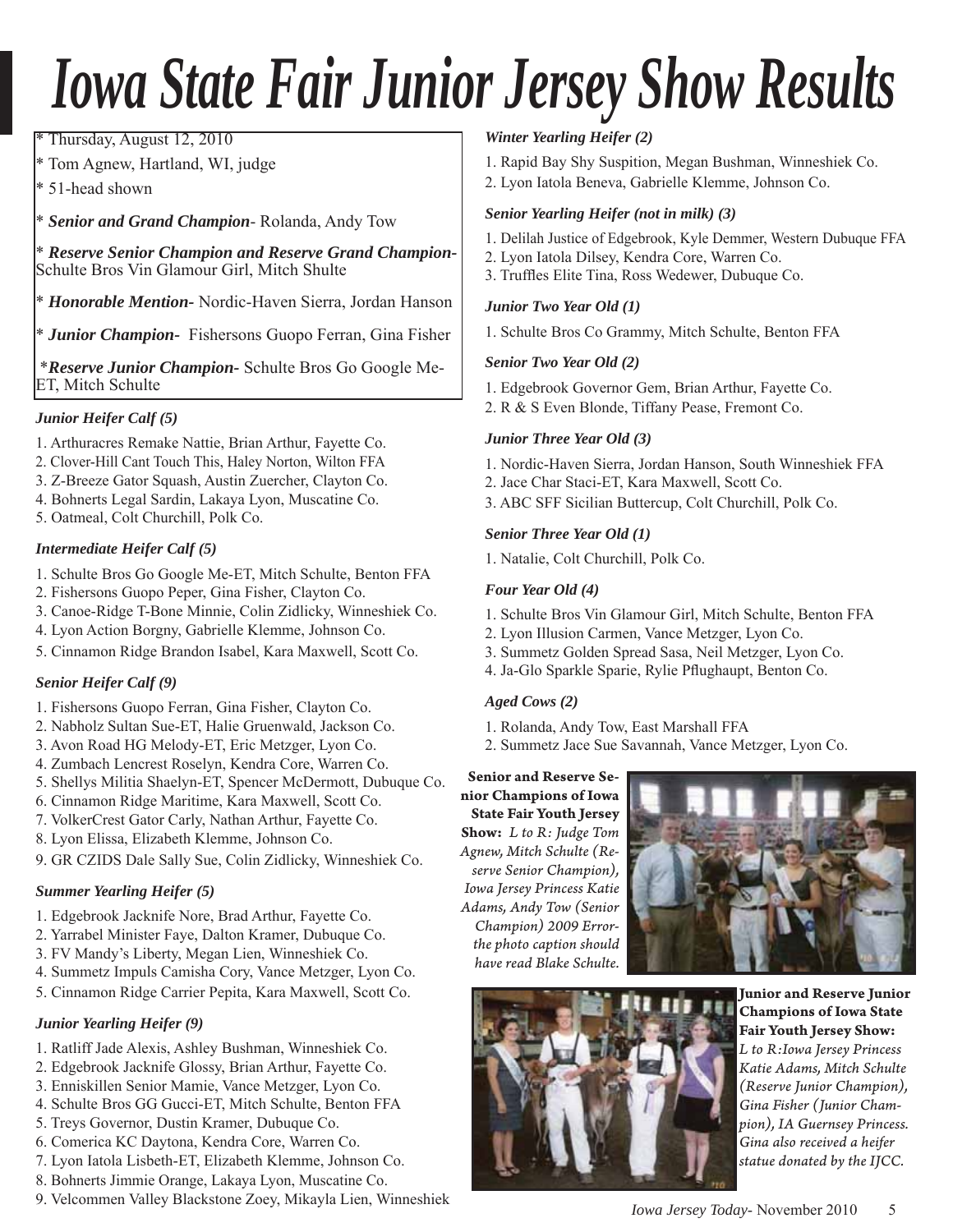# **Iowa Jersey Cattle Club Annual Summer Meeting 2010**

Sunday June 26, 2010 at the Robert and Patricia Horst's family farm.

There were 21 members in attendance and 1 visitor.

Following a delicious pot luck meal and welcome from Patricia Horst and Blessing from Harvey Metzger, the business meeting was called to order by President Jeff Holtz at 1:30 pm.

There was no President or Vice President report –

March meeting minutes were printed in the Spring IJT, and Harvey Metzger moved to accept the minutes as printed Joe Lyon second. Motion carried.

Treasurer's report was given. Balance on hand in checking is \$ 2714.46 , Scholarship fund (UBS account) is \$ 10,723.88 and Convention savings account \$ 8939.50. Patricia Horst moved to approve the report as read. Eric Lyon second. Motion carried.

Club Business:

*Iowa State Fair:* This year's open show judge is Brian Marcoot. Next

year's judge is Jeff Core. ISU DSC agreed to do the Boulevard of Breeds *Above: L to R: Summer Picnic hosts Ronald Horst, Patri*again. Jeff Holtz will serve as Grand and Reserve Champion Escorts this cia and Robert Horst stand in front of their farm sign.

year. A heifer statue will again be given to the Junior Champion of the Junior and Open Show.

*State Sale Wrap-up:* The IJCC and Sale Chairs plan to send early ads in to the Jersey Journal now, with pictures of animals that have gone through the sale in the past, rather than list early consignments only. (If you have pictures of outstanding past consignments, make sure to send us the pictures and their accomplishments!) Any changes for next year's sale??? Pot of Gold type sale for Youth is in the plans, with a committee from March meeting working on details. The 2010 Sale commission was \$1860.75. 2009 was \$1859. Discussion about Spring meeting time/location changes – the group decided to change the date and location, but have not decided the correct time yet.

*Youth sale committee report?* Joe Lyon moved and Tom Sickles second to move forward with the Pot of Gold Sale next year.

*AJCA Awards:* Just to get you thinking, those awards will be due in January 2011. Early suggestions??? Master Breeder- Joe Lyon, Meritorious Service-support David Brandau again, Distinguished Service-, Young Jersey Breeder- Kevin and Cari Knapp. We can nominate as many as we would like to.

*Iowa Jersey Today*- Please feel free to make suggestions to her for improvements on the magazine. Please send news items- like weddings, babies, etc.

*National Convention:* Still have items remaining. Keep these items in mind for gifts throughout the year.

*National Cattle Congress:* Joe Lyon moved, Dave Kunde second that the IJCC donate \$1000 to NCC this year. We will also donate two heifer statues. Swiss Valley Farms is donating milk and donuts.

*New Business:* Joe Lyon talked about National Milk changing their plan about doing away with Multiple Component Pricing. Dave Kunde talked about the move to eliminate Chocolate milk from schools.

*2010 State Jersey Award:* Kara Maxwell (right) will receive the award this year and a heifer Jersey calf from a Jersey Breeder yet to be determined. Donor will receive 3 free IJT ½ page ads for donation.

*IJCC Memorial Scholarship:* Kari Lien (left)was chosen to receive this \$500 award.



*2010 Jersey Princess:* There were no applicants this year. Patricia Horst moved to lower the age limit for Princess to 16-21. Eric Lyon second, Motion carried. 3 Judges for Youth awards were: Michael Kunde, Tom Sickles and Lisa Holtz

Jeff outlined announcements at bottom of agenda

Eric Lyon moved to adjourn the meeting, Harvey Metzger second. Motion carried.

Robert and Patricia spoke to the group briefly, explaining the farm and cows, then people toured the Grand Central Jersey farm.

Respectfully Submitted, Lisa Holtz, Secretary for meeting



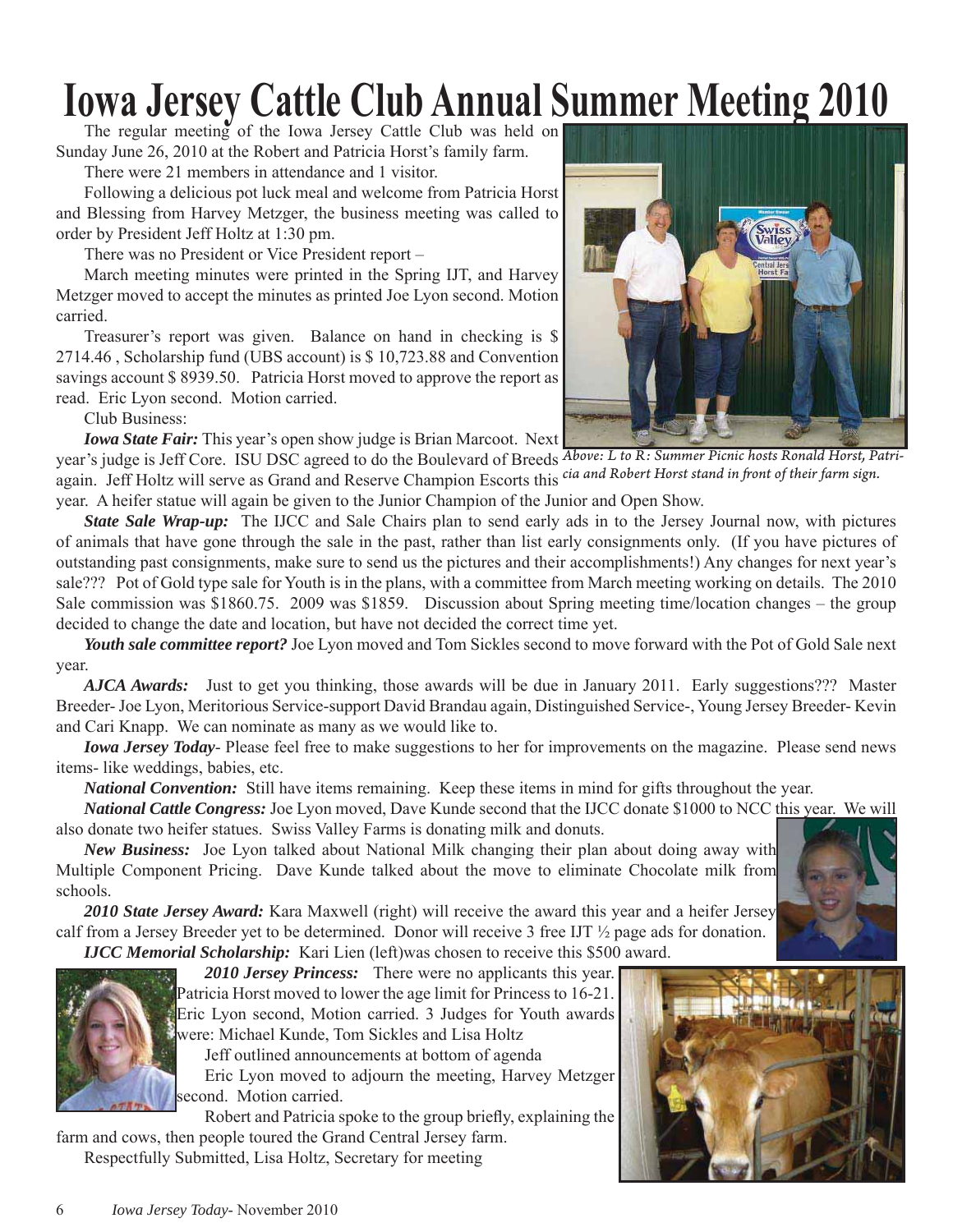

Left: Some Picnic attendees L to R: Steve *Gerlach, Joe Lyon, Tom Sickles, David Kunde, Mary and Jeff Holtz, Ronald Horst, Robert and Patricia Horst, Eric and Th eresa Lyon, Michael Kunde, Mary and Harvey Metzger. Lisa Holtz was taking the photo. Below left : Milking time at Grand Central Jerseys.*

Lower right: Touring the new freestall barn.

#### Thanks to the Horst family for hosting the 2010 picnic!

Thanks to those who helped do the Secretarial work in my absence. Jennifer Zumbach





# Acoustic Farms Receives International Cheese Award

Linn County, Iowa now has boasting rights for being the home of an international award-winning cheese.

The 2nd World Jersey Cheese Awards, an initiative of the World Jersey Cattle Bureau (WJCB), were judged in the Island of Jersey on Friday 11th June 2010.

102 entries were received from 10 countries, with a total of 38 medals awarded by an expert judging panel. The cheese awarded the title of the World's Best Jersey Cheese 2010 was "Jersey Blue" made by Willi Schmid from Switzerland.

Acoustic Farms of Springville, IA won a Silver Medal for their Fromage Blanc con Citron in the International All-Jersey Cheese competition held on the Isle of Jersey, England in June. The cheese was competing against representations from 10 countries.

Acoustic Farms is a relative new-comer to cheese-making. Mark Armstrong and Barbara Grant began their dairy operation just more than one year ago in September. They began with 4 cows and are now milking 18 lovely registered Jersey girls. Acoustic Farms produces over 350 lbs of cheese weekly.

The Armstrong-Grants won three medals in the All American competition last year – a gold for their Fromage Blanc con Ali, a silver for their Fromage Blanc con Citrone and a bronze for their Parma Canon in D.

Their cheeses are available for purchase locally at the following locations: Hy-Vee at Edgewood Rd, Mt Vernon Rd, Collins Rd, Oakland Rd, Marion, and Waterfront Dr in Iowa City. Additional locations include Whittier Market, Woody's in Springville, and both New Pioneer locations in Iowa City, and Coralville, and Family Foods in Anamosa.

The Armstrong-Grants also sell to their loyal customers at two farmer's markets: Saturdays in Iowa City and Tuesdays in Springville. They were also featured on KCRG TV 9's special with "Farmer Josh", which can be linked to on the KCRG



*Barbara Grant & Mark Armstrong*

website. Contact details are Mark Armstrong/Barbara Grant Acoustic Farms acousticfarms@hotmail.com 319-560-2565.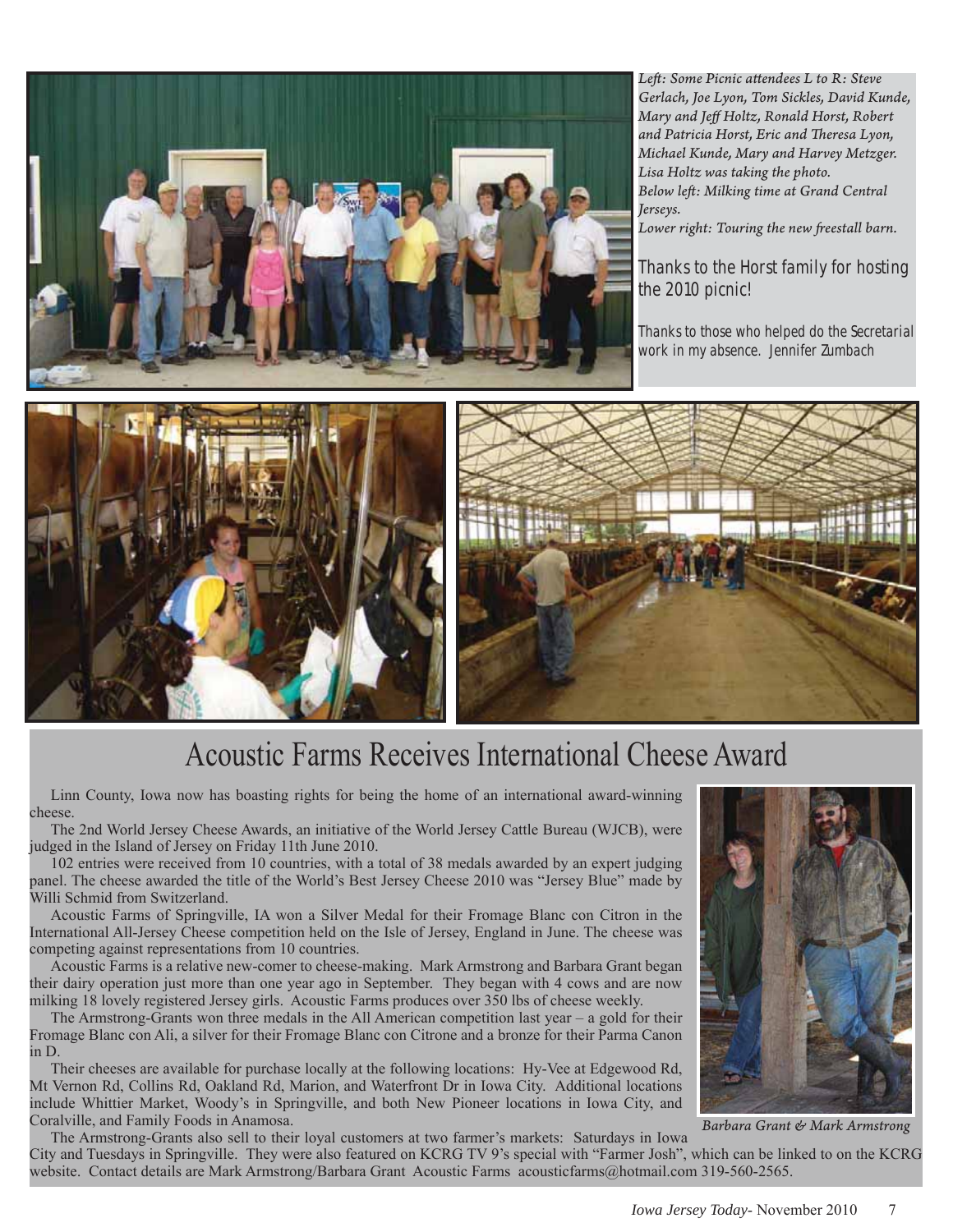# *Iowa State Fair Open Jersey Show Results*

Saturday, August 14, 2010

\* Bryan Marcoot, Greenville, IL, judge

\* 139-head shown

\* *Intermediate and Grand Champion-* Camille Nevada of Edgebrook, Edgebrook Jerseys, Montour

\* *Senior, Reserve Grand & Iowa Bred and Owned Senior Champion*- Schulte Bros Vin Glamour Girl, Schulte Brothers, Watkins

\* *Reserve Senior Champion and Honorable Mention Grand Champion* - Butterfield John Derry, Kunde Jersey Farm

*\* Reserve Intermediate Champion-* Schulte Bros Co Grammy, Schulte Brothers, Watkins

\* *Honorable Mention Intermediate Champion-* Summetz Blair Seki Sharik, Eric, Toby & Neil Metzger, Lester

\* *Junior Champion-* Delilah Justice of Edgebrook, Kyle Demmer, Farley

\**Reserve Junior Champion-* Meadowridge Jack Knife Heather, Gene Henderson, Manchester

\* *Honorable Mention Junior Champion and Iowa Bred and Owned Junior Champion -* Bambi's Gator Elsie, Gibbs Holsteins, Epworth

\* *Premier Breeder*- Schulte Brothers, Watkins

\* *Reserve Premier Breeder*- Lyon Jerseys, Toledo

*\* Premier Exhibitor*- Schulte Brothers, Watkins

\* *Reserve Premier Exhibitor*- Lyon Jerseys, Toledo

#### *Junior Heifer Calf (14)*

- 1. Schulte Bros Giller Gem, Schulte Brothers, Watkins
- 2. Schulte Bros Giller Gilla-ET, Schulte Brothers, Watkins
- 3. Arthuracres Remake Nattie, Arthuracres, Maynard
- 4. Clover-hill Can't Touch This, Clover Hill Farms, Tipton
- 5. Silver Dreams Boris Joyce, Groves Jerseys, Skidmore, MO
- 6. Z-breeze Gator Squash, Z-Breeze Holsteins, Postville
- 7. Gibbs Sultan Melanie, Holtz View Farms, Maquoketa
- 8. Ja Glo Stu Lilac, Ja Glo Jerseys, Central City
- 9. Rockin-K Iatola Jerzie, Rockin-K Holsteins, Cedar Falls
- 10. Fishersons Comerica Merica, Fishersons Dairy, Edgewood
- 11. Riverridge Belmont Elyse, River Ridge Farm, Ames
- 12. Bohnert Legal Sardine, Lyon Jerseys, Toledo
- 13.Golden Dream Eclipse Aspirin-P, Golden Dream Jerseys, Decorah
- 14. Blaze Nellie, Cedar Grove Farm, North Bend, NE

#### *Intermediate Heifer Calf (13)*

- 1. Meadowridge Jack Knife Heather, Gene Henderson, Manchester
- 2. Edgebrook Jackknife Naqtasha, Edgebrook Jerseys, Montour
- 3. Schulte Bros Co Google Me-ET, Schulte Brothers
- 4. Fishersons Guapo Peper, Fishersons Dairy
- 5. Gibbs Eclipse Believe, Holtz View Farms
- 6. R & S Jurt Jane, Groves Jerseys
- 7. Ja Glo Governor Lady, Ja Glo Jerseys
- 8. Canoe-Ridge T-Bone Minnie, Zidlicky's Canoe Ridge Dairy, Decorah
- 9. Bryce Cassie, Cedar Grove Farm
- 10. Nordic-Haven Radiance, Nordic-Haven Holsteins, Decorah
	- 10 *Iowa Jersey Today* November 2010
- 11. Lyon Action Borgany, Gabrielle Klemme, Coralville
- 12. Knights Starlane, Fay Ark Farm, Fayetteville, AR
- 13. Cinnamon Ridge Brandon Isabel, Amy & Kara Maxwell, Donahue

#### *Senior Heifer Calf (19)*

- 1. Bambi's Gator Elsie, Gibbs Holsteins, Epworth
- 2. Nabholz Sultan Sue, Elron Farms, Lost Nation
- 3. Fishersons Guapo Ferrah, Fishersons Dairy
- 4. Edgebrook Outlaw Marina, Bushman Dairy, Calmar
- 5. Gibbs Iatola W Mermaid, Gibbs Holsteins
- 6. Edgebrook Jackknife London, Edgebrook Jerseys
- 7. Sar-Jas Iatola Kandy, Sara Menne, West Union
- 8. Freeman-Holtz Nugget, Holtz View Farms, Richard & Coleen Freeman, Carlisle
- 9. Ja Glo Andrea Sandy, Ja Glo Jerseys
- 10. Dreamvue Gg Larissa, Grand Central Jerseys, Bristow
- 11. Lyon Elissa, Elizabeth Klemme, Coralville
- 12. Sunny Grove Bada Bing Sidney, Groves Jerseys
- 13. Zumbach Lencrest Roselyn, Core Jerseys, Ackworth
- 14. Volkecrest Gator Carly, Nathan Arthur, Sumner
- 15. Cinnamon Ridge Maritime Evelyn, Amy and Kara Maxwell
- 16. OA HB Vanessa, Cedar Grove Farm
- 17. Shellys Militia Shaelyn-ET, Ski Pal Ayrshires, Epworth
- 18. Avon Road HG Melody-ET, Vance, Eric, Toby and Neil Metzger, Lester
- 19. GR Czids Dale Sally Sue, Zidlicky's Canoe Ridge Dairy

#### *Summer Yearling Heifer (11)*

- 1. Partee A Budjon Jade LALA, Schulte Brothers
- 2. Meadowridge Jackknife Canary-ET, Gene Henderson
- 3. Freeman-Holtz Miley, Holtz View Farms, Richard & Coleen Freeman
- 4. Yarrabee Minister Faye, Ski Pal Ayrshires
- 5. Sunny Grove Signature Susan, Groves Jerseys
- 6. Nora, Arthuracres
- 7. FV Mandys Liberty, Velkommen Valley Farm, Calmar
- 8. Summetz Impuls Camisha Glory, Vance, Eric, Toby and Neil Metzger
- 9. Cinnamon Ridge Carrier Pepita, Amy and Kara Maxwell
- 10. River Ridge Belmont Chloe, River Ridge Farm
- 11. Cinnamon Ridge Carrier Wilona, Amy and Kara Maxwell

#### *Junior Yearling Heifer (13)*

- 1. Ratliff Jade Alexis-ET, Bushman Dairy
- 2. Overtein Request Pepsi-ET, Tony Overmann, Earlville
- 3. Freeman-Holtz Razzel, Holtz View Farms, Richard & Coleen Freeman
- 4. Schulte Bros GG Gucci-ET, Schulte Brothers
- 5. Enniskillen Senior Mamie, Vance, Eric, Toby and Neil Metzger
- 6. Edgebrook Jackknife Glossy, Arthuracres
- 7. Blue Knoll Milly, Blue Knoll Farm, New London
- 8. Lyon Iatola Lisbeth-ET, Elizabeth Klemme
- 9. Velkommen-Valley Blackstone Zoey, Velkommen Valley Farm, Calmar
- 10. Treys Governor Trixie-ET, Ski Pal Ayrshires
- 11. Bohnerts Jimmie-Orange, Lyon Jerseys
- 12. Comerica KC Daytona, Core Jerseys
- 13. Cinnamon Ridge Gannon Polly, Amy and Kara Maxwell

#### *Winter Yearling Heifer (4)*

- 1. BBDN Furor Encina-ET, Schulte Brothers
- 2. Rapid Bay SHy Suspition, Bushman Dairy
- 3. Sunny Grove Sultan Violet, Groves Jerseys
- 4. Lyon Iatola Beneva, Gabrielle Klemme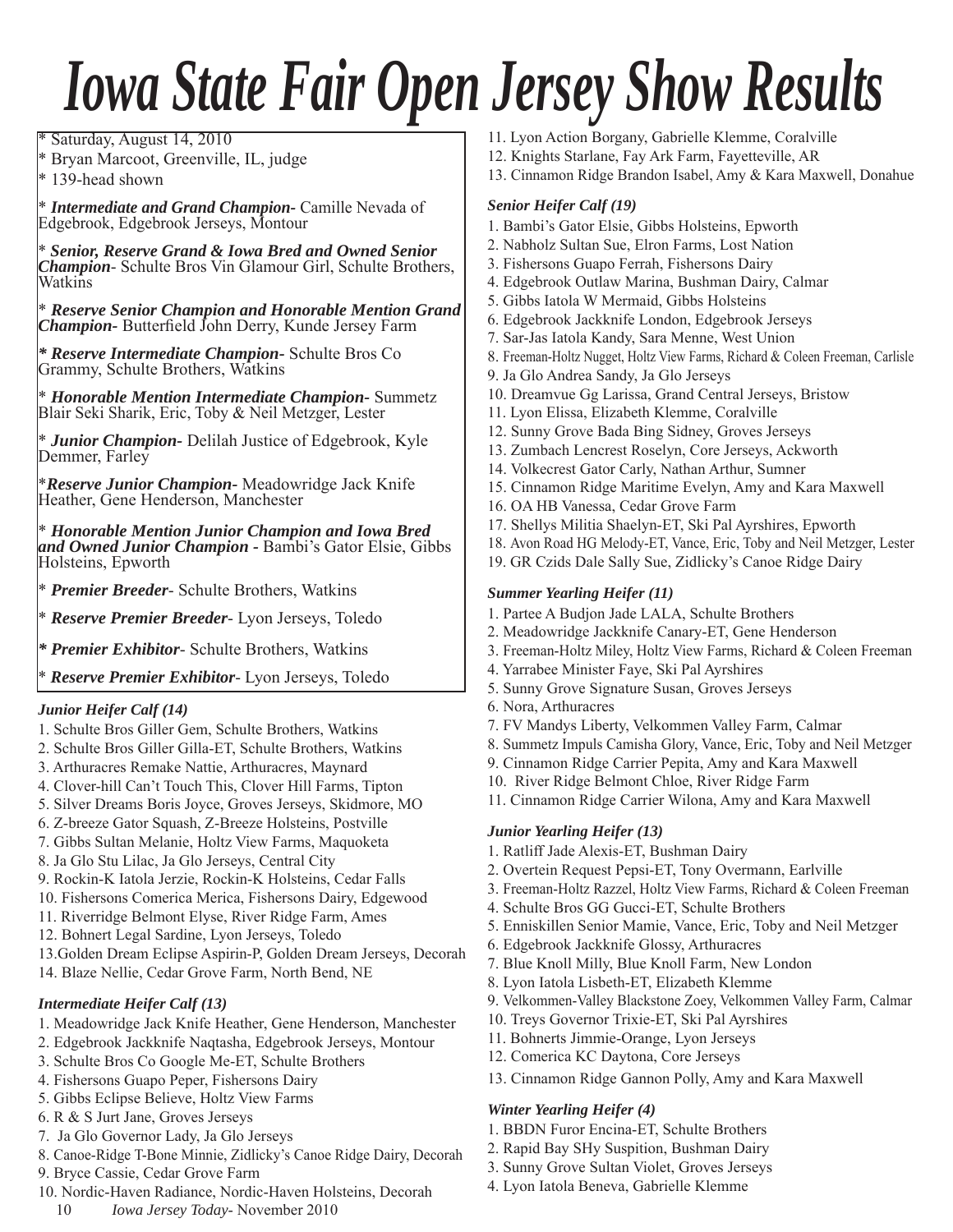#### *Senior Yearling Heifer (not in milk) (5)*

- 1. Delilah Justice of Edgebrook, Kyle Demmer, Peosta
- 2. Truffles Elite Tina, Ski Pal Ayrshires
- 3. Sunny Grove Guopo Betty, Groves Jerseys
- 4. Freeman-Holtz Nadia, Holtz View Farms, Richard & Coleen Freeman
- 5. Lyon Iatola Dilsey, Core Jerseys

#### *Junior Best Three Females (6)*

- 1. Schulte Brothers, Watkins 4. Fishersons Dairy, Edgewood
- 2. Edgebrook Jerseys, Montour 5. Groves Jerseys, Skidmore, MO
- 3. Holtz View Farms, Maquoketa 6. Ja Glo Jerseys, Central City

#### *Junior Two Year Old (12)*

- 1. 1BU- Schulte Bros Co Grammy, Schulte Brothers
- 2. 2BU- FV Buddys Prize Brita, Blake Bieber, Springville
- 3. Kunde Sultan Neva, Kunde Jersey Farm, Manchester
- 4. Golden Dream Lagacy June, Golden Dream Jerseys, Decorah
- 5. Ja Glo Rylie Stormy, Ja Glo Jerseys
- 6. CCJ Nakitas Iatola Natalie, Four-M Swiss, Crawfordsville
- 7. Knapptime Excite Belicia, Grand Central Jerseys
- 8. GCJ Sultan Caroline, Grand Central Jerseys
- 9. R & S Minister Jo, Groves Jerseys
- 10. Kunde Militia Pep, Kunde Jersey Farm
- 11. GCJ Jade Viva-ET, Grand Central Jerseys
- 12. Riverridge Iatola Elsie, River Ridge Farm

#### *Senior Two Year Old (12)*

- 1. 1BU- Edgebrook Shrek Caley, Edgebrook Jerseys
- 2. 2BU- Edgebrook Governor Gem, Arthuracres
- 3. Schulte Bros Vin Gabby-ET, Schulte Brothers
- 4. Schoof's Goal Pollyane, Schoof Jerseys, Primghar
- 5. Schulte Bros Glamorous-ET, Blake Schulte, Watkins
- 6. Schulte Bros Vin Gracie-ET, Schulte Brothers
- 7. Lyon Legion Natural, Lyon Jerseys
- 8. Hard Core Jamaica Flash, Yarrabee Farms, Inc., Brooklyn
- 9. Ja Glo Betty Beth, Ja Glo Jerseys
- 10. Kunde Iatola Monica, Kunde Jersey Farm
- 11. Golden Dream Rendition Rosette, Golden Dream Jerseys
- 12. R & S Even Blonde, Tiffany Pease, Northboro

#### *Junior Three Year Old (11)*

- 1. 1BU- Camille Nevada of Edgebrook, Edgebrook Jerseys
- 2. Partee At Budjon Furor Layla, Schulte Brothers
- 3. 2BU- GCJ Big Time Heaven, Grand Central Jerseys
- 4. Lyon Legion Babe, Lyon Jerseys
- 5. Jace Char Staci-ET, Amy and Kara Maxwell
- 6. Silver Dreams Master Jay, Holtz View Farms
- 7. Schoof's Furor Parfat, Schoofs Jerseys
- 8. Nordic-Haven Sierra, Nordic Haven Holsteins
- 9. Golden Dream Iatola Alana, Golden Dream Jerseys
- 10. Kunde Militia Twila, Kunde Jersey Farm

#### *Senior Three Year Old (5)*

- 1. 1BU- Summetz Blair Seki Sharik, Vance, Eric, Toby & Neil Metzger
- 2. 2BU- Elm Knoll Jace Mya, Fishersons
- 3. Golden Dream Daywood Alasks-P, Golden Dream Jerseys
- 4. Schoofs Iatola Pasta, Schoof Jerseys
- 5. Steinridge RM Natalie, ABC's Family Farm, Altoona

#### *Four Year Old (10)*

- 1. 1BU- Schulte Bros Vin Glamour Girl, Schulte Brothers
- 2. 2BU- Futurity Gilda of GCJ, Grand Central Jerseys
- 3. Summetz Golden Spread SaSa, Vance, Eric, Toby & Neil Metzger
- 4. Lyon Carmen Illusion, Vance, Eric, Toby & Neil Metzger
- 5. Lyon Thunder Cheyons, Lyon Jerseys
- 6. Kunde Jade Kelly, Kunde Jersey Farm
- 7. Ja Glo Sparkle Spamie, Ja Glo Jerseys
- 8. Lyon Golden Addie, Lyon Jerseys
- 9. Lyon Rocket Mexico, Lyon Jerseys
- 10. Ratliff Jurisdiction Pebbles, Tony Overmann

#### *Five Year Old (4)*

- 1. 1BU- Rolanda, Andy Tow, Gilman
- 2. 2BU- Kunde Sultan Dawn, Kunde Jersey Farm
- 3. Lyon Golden Bella, Lyon Jerseys
- 4. R & S Just Wait Bellet, Groves Jerseys

#### *Aged Cow (5)*

- 1. 1BU- Butterfield John Derry, Kunde Jersey Farm
- 2. 2BU- Huronia Bellevue Cora, Groves Jerseys
- 3. Summetz Jace Sue Savannah, Vance, Eric, Toby & Neil Metzger
- 4. Parades BT Pagent, Schoof Jerseys
- 5. Golden Dream Kaptain Chloe, Golden Dream Jerseys

#### *Best Three Females (8)*

- 1. Edgebrook Jerseys, Montour 5. Grand Central Jerseys, Bristow
	-
- 2. Schulte Brothers, Watkins 6. Schoof's Jerseys, Primghar
- 3. Kunde Jersey Farm, Manchester 7. Ja Glo Jerseys, Central City
- 4. Lyon Jerseys, Toledo 8. Golden Dream Jerseys, Decorah

#### *Best Four Females (8)*

- 
- 2. Edgebrook Jerseys, Montour 6. Schoof's Jerseys, Primghar
- -
- 
- -

#### *Iowa State Fair Production Awards* (pounds) **Class** 1st Milk 2nd Milk 2nd Milk 1st CFP 2nd CFP **Junior Three** Cinnamon Ridge Dairy (15598) Lyon Jerseys (12305) Cinnamon Ridge Dairy (1539) Lyon Jerseys (1110)  *Jace Char Staci-ET Lyon Legion Babe Jace Char Staci-ET Lyon Legion Babe* **Senior Three** Vance, Eric, Toby & Neil Metzger (14778) Vance, Eric, Toby & Neil Metzger (1211) *Summetz Blair Seki Sharik Summetz Blair Seki Sharik*  **Four Year Old** Vance, Eric, Toby & Neil Metzger (22212) Lyon Jerseys (18903) Lyon Jerseys (1750) Vance, Eric, Toby & Neil Metzger (1701) *Lyon Illusion Carmen Lyon Golden Addie Lyon Golden Addie Lyon Illusion Carmen* **Five Year Old** Lyon Jerseys (19433) Kunde Jersey Farm (15681) Lyon Jerseys (1818) Kunde Jersey Farm (1286) *Lyon Golden Bella Kunde Sultan Dawn Lyon Golden Bella Kunde Sultan Dawn* **Aged Cow** Vance, Eric, Toby & Neil Metzger (22931) Golden Dream Jerseys (19530) Vance, Eric, Toby & Neil Metzger (1924) Golden Dream Jerseys (1426)

*Summetz Jace Sue Savannah Golden Dream Kaptain Chloe Summetz Jace Sue Savannah Golden Dream Kaptain Chloe*

- 
- 3. Kunde Jersey Farm, Manchester 7. Golden Dream Jerseys, Decorah
	-
	-
- 
- 4. Lyon Jerseys, Toledo 8. Ja Glo Jerseys, Central City
- 1. Schulte Brothers, Watkins 5. Grand Central Jerseys, Bristow
-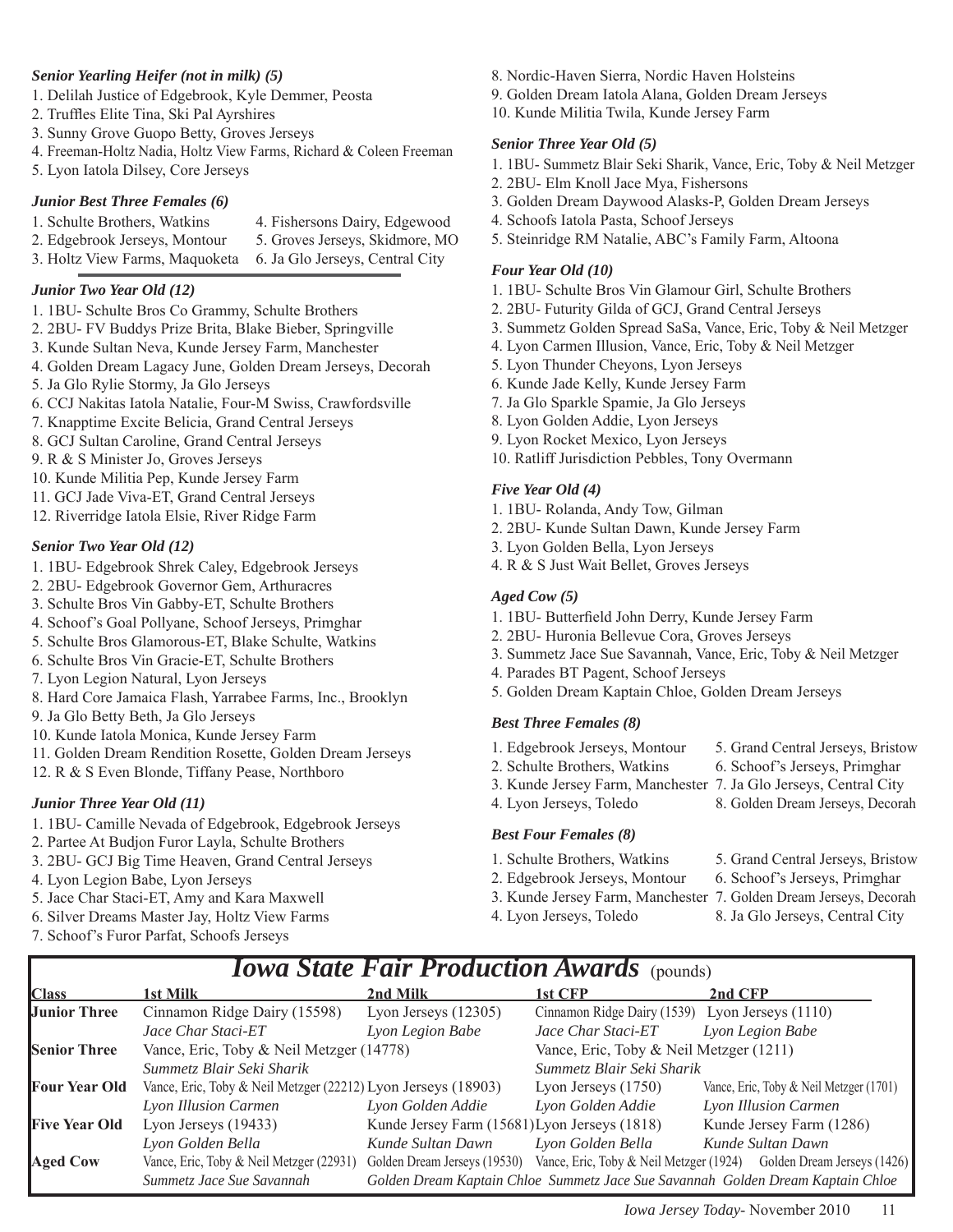



*Above left :* **Intermediate Champion Photo***- Blake Schulte- holding Schulte Bros Co Grammy (Reserve), Brad Arthur- holding Camille Nevada of Edgebrook (Intermediate Champion), Bryan Marcoot, judge.*

*Below left :* **Junior Champion Photo-** *Joe Gibbs- holding Bambi's Gator Elsie (Honorable Mention and Iowa Bred and Owned Jr. Champion), Gene Henderson- holding Meadowridge Jack Knife Heather (Reserve), Kyle Demmer- holding Delilah Justice of Edgebrook (Champion) and Bryan Marcoot, judge.*



Below: Jeff Holtz relaxes- chatting with Richard and *Coleen Freeman and Richard Groves.*



*Special Th anks to Kaitlin Hanson and Lisa Holtz for taking Iowa State Fair photos this year.*



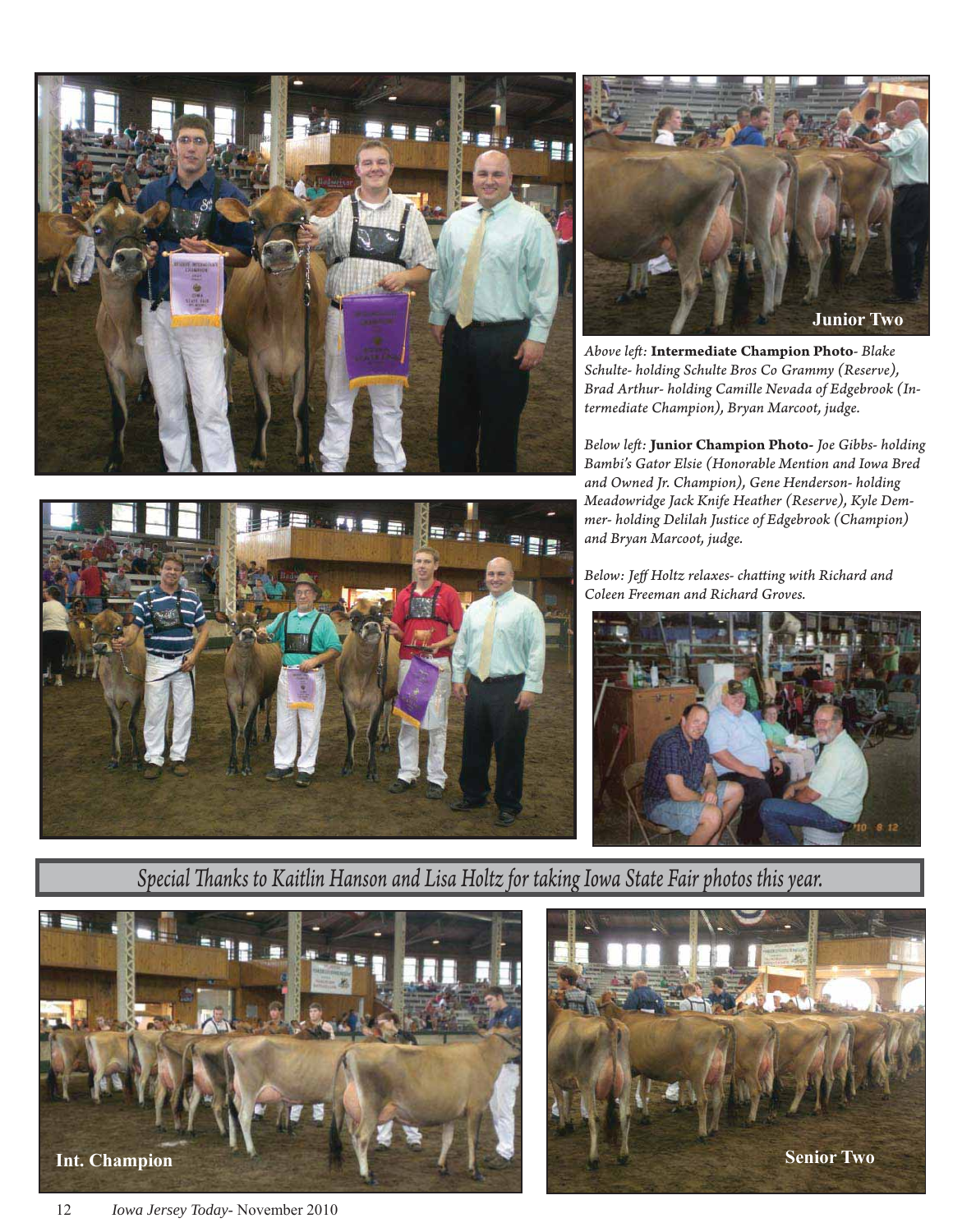













*Left : Mary Holtz shows in the Novice show at the Iowa State Fair.*



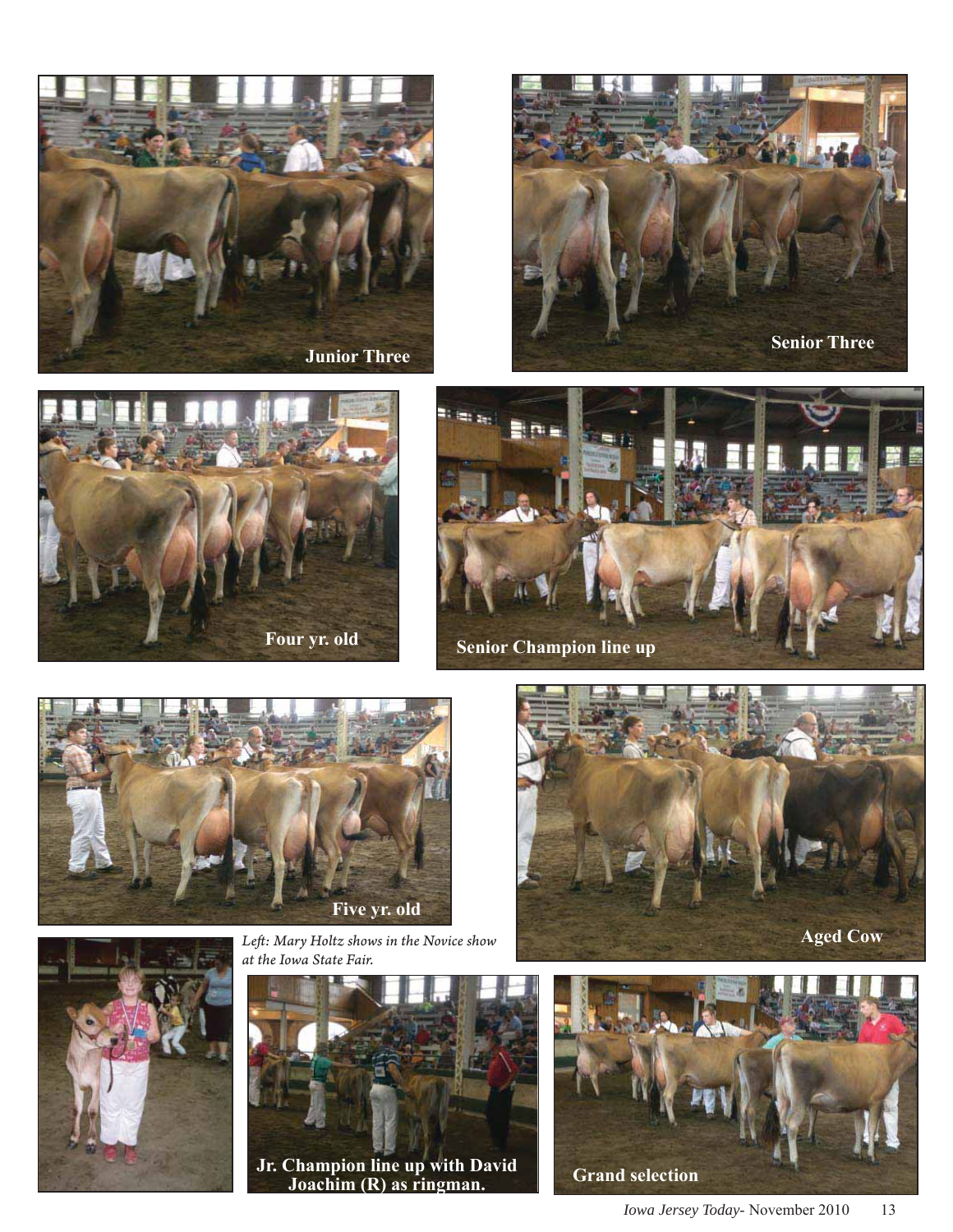# **100th National Cattle Congress Jersey Show Results**

### *Open Show Winners*

\* Friday, September 17, 2010

\* Gary Estes, Rogersville, MO, judge

\* *Grand Champion-* Lazy M Valient Izzy, Lazy M Farm

\* *Reserve Grand Champion-* Dements Sage Rosemary, Dements Jerseys

\* *Senior Champion-* Dements Sage Rosemary, Dements Jerseys \* *Reserve Sr. Champion-* Schulte Bros Vin Glamour Girl, Schulte Brothers

\* *Intermediate Champion-* Lazy M Valient Izzy, Lazy M Farm \**Reserve Intermediate Champion-* Schulte Bros Co

Grammy, Yarrabee Farms LLC

\* *Honorable Mention Int. Champion-* Woodmohr Divine Lolly, Jacob and Nicholas Kipp

\* *Junior Champion & Supreme Jr. Champion-* Exels Carrier Polly 209, Gene Iager & Craig Walton, Fulton, MD

\**Reserve Junior Champion-* Schulte Bros Go Google Me, Eduardo Garcia, Quere'taro, Mexico

### *Junior Show Winners*

\* Supreme, *Grand and Senior Champion-* Schulte Bros Vin Glamour Girl, Schulte Brothers

\* *Reserve Grand and Senior Champion-* Riley Minty Marla, Austin Nauman

\* *Intermediate Champion-* Paule-View Giller Sabrina, Paule-View

\**Reserve Intermediate Champion-* Maple-Lawn Furror Ferra, Mary Holtz

\* *Junior Champion & Supreme Jr. Champion-* Erbacres Annabella, Connor Erbsen

\**Reserve Junior Champion-* Seline Tequila Coffee, Austin Nauman

#### *Bull Calf (1)*

1. Bridon Titan, Norm Nabholz, West Union

#### *Junior Heifer Calf (6)*

- 1. KCJF Shockers Myth, Eduardo Garcia, Quere'taro, Mexico
- 1J 2. Arthuracres Remake Nattie, Arthuracres, Maynard
- 2J 3. Smokin Hot Chilled Tequila, Austin Nauman, Sparta, WI
- 3J 4. Gibbs Sultan Melanie, Holtz-View Farms, Maquoketa

 5. Rockin-K Iatola Jerzie, Rockin-K Holsteins/ Danielle Kiefer, Cedar Falls

6. Cra Cha Showtime Clover, Tom Sickles, Readlyn

#### *Intermediate Heifer Calf (8)*

- 1. Schulte Bros Go Google Me, Eduardo Garcia, Quere'taro, Mexico
- 2. Townside Sulton Alberta, Fastlane, Columbus,WI

 3. Jacknife Gold of Edgebrook, Mike & Julie Hemp & Patty Dilly, Chebanse, IL

- 4. Edgebrook Jacknife London, Mike Dilly, Montour
- 5. Morgan Richey Iatola Halo, Morgan Richey Jerseys, Toulon, IL
- 6. KCJF Responses Faire-ET, Grand Central Jerseys, Bristow
- 7. Iota Minister Whitney, Rockin-K Holsteins/ Danielle Kiefer, Cedar Falls
	- 8. Nabholz Iatola Fashion, Grand Central Jerseys, Bristow

#### *Senior Heifer Calf (7)*

- 1. Nabholz Sultan Sue-Et, Eduardo Garcia, Quere'taro, Mexico
- 1J 2. Seline Tequila Coffee, Austin Nauman, Sparta, WI
	- 3. Frans Home Comerica Rockin Robin, Stansholme, Owatonna, MN
	- 3. Morgan Richey Furror Kisha, Morgan Richey Jerseys, Toulon,IL
- 2J 4. Erbacres Governor Angelica, Connor Erbsen, Lanark, IL 6. Edgebrook Jacknife Nadine, Mike Dilly, Montour
- 3J 7. Volker Crest Gator Carly, Nathan Arthur, Sumner

#### *Summer Yearling Heifer (3)*

- 1. Edgebrook Jacknife Silver, Mike Dilly, Montour
- 2. Jacknife Heather of Edgebrook, Mike & Julie Hemp & Patty
- Dilly, Chebanse, IL

1J 3. Freeman-Holtz Miley, Holtz-View Farms, Maquoketa

#### *Junior Yearling Heifer (3)*

- 1. Exels Carrier Polly 209, Gene Iager & Craig Walton, Fulton, MD
- 1J 2. Freeman-Holtz Razzel, Holtz-View Farm, Maquoketa
- 2J 3. Edgebrook Jacknife Glossy, Arthuracres, Maynard

#### *Winter Yearling Heifer (0)*

#### *Senior Yearling Heifer (not in milk) (5)*

- 1J 1. Erbacres Annabella, Connor Erbsen, Lanark, IL
- 2J 2. Delilah Justice of Edgebrook, Legendholm/Nabholz, Fithian, IL
- 3J 3. Sunny Lea R M Tulip, Austin Nauman, Sparta, WI
- 4J 4. Freeman-Holtz Nadia, Holtz-View Farm, Maquoketa 5. Cra Cha Iatola Madison, Tom Sickles, Readlyn

*Junior Best Three (1)*

1. Holtz-View Farm, Maquoketa

#### *Senior Yearling in Milk (1)*

1. Nabrook Miss Madison, Randy Driskall, Rushford, MN

#### *Junior Two Year Old (7)*

- 1. Schultebros Co Grammy, Yarrabee Farms LLC, Brooklyn
- 2. Woodmohr Divine Lolly, Jacob and Nicholas Kipp, Hazel Green, WI
- 3. Edgebrook Alissa Ringmaster of Gem, Mike Dilly, Montour
- 4. Golden Dream Legacy June, Golden Dream Jerseys, Decorah
- 5. Lovely Lauren of Renfield, Bernard Ausmus, Aleda, IL
- 1J 6. Maple-Lawn Furror Ferra, Holtz-View Farm, Maquoketa 7. Yarrabee Country Fancy, Yarrabee Farms LLC Brooklyn

#### *Senior Two Year Old (3)*

- 1. Hardcore Jamacia Flash, Yarrabee Farms LLC, Brooklyn
- 2. Schulte Bros Glamours-ET, Haven Maid Dairy, Melb, ID
- 3. Maple-Ridge SV Jades Sybil, Yarrabee Farms LLC, Brooklyn

#### *Junior Three Year Old (5)*

- 1. Lazy M Valient Izzy, Lazy M Farm, Stitzer, WI
- 1J 2. Paule-View Giller Sabrina, Paule-View, Juno, WI
	- 3. Camille Nevada of Edgebrook, Mike Dilly, Montour
	- 4. Edgebrook Nevada Rolanda, Mike Dilly, Montour
	- 5. Golden Dream Iatola Alana, Golden Dream Jerseys, Decorah

#### *Senior Three Year Old (3)*

- 1. Freeman Allicia Ann, Elmdale Jersey Farm, Pinckneyville, IL
- 2. Charlyn Suspect Edgebrook, Mike Dilly, Montour
- 3. Golden Dream Dagwood Alaska P, Golden Dream Jerseys, Decorah

#### *Four Year Old (3)*

- 1J 1. Schulte Bros Vin Glamour Girl, Schulte Brothers Watkins
- 2J 2. Riley Minty Marla, Austin Nauman- Sparta, WI
	- 3. Ressuretions Moret, Mike Dilly, Montour

#### *Five Year Old (3)*

- 1. Dements Sage Rosemary, Dements Jerseys, Kenney, IL
- 2. Edgebrook Amedro Natasha, Mike Dilly, Montour
- 3. Lyon Jace Jeri, Lyon Jerseys, Toledo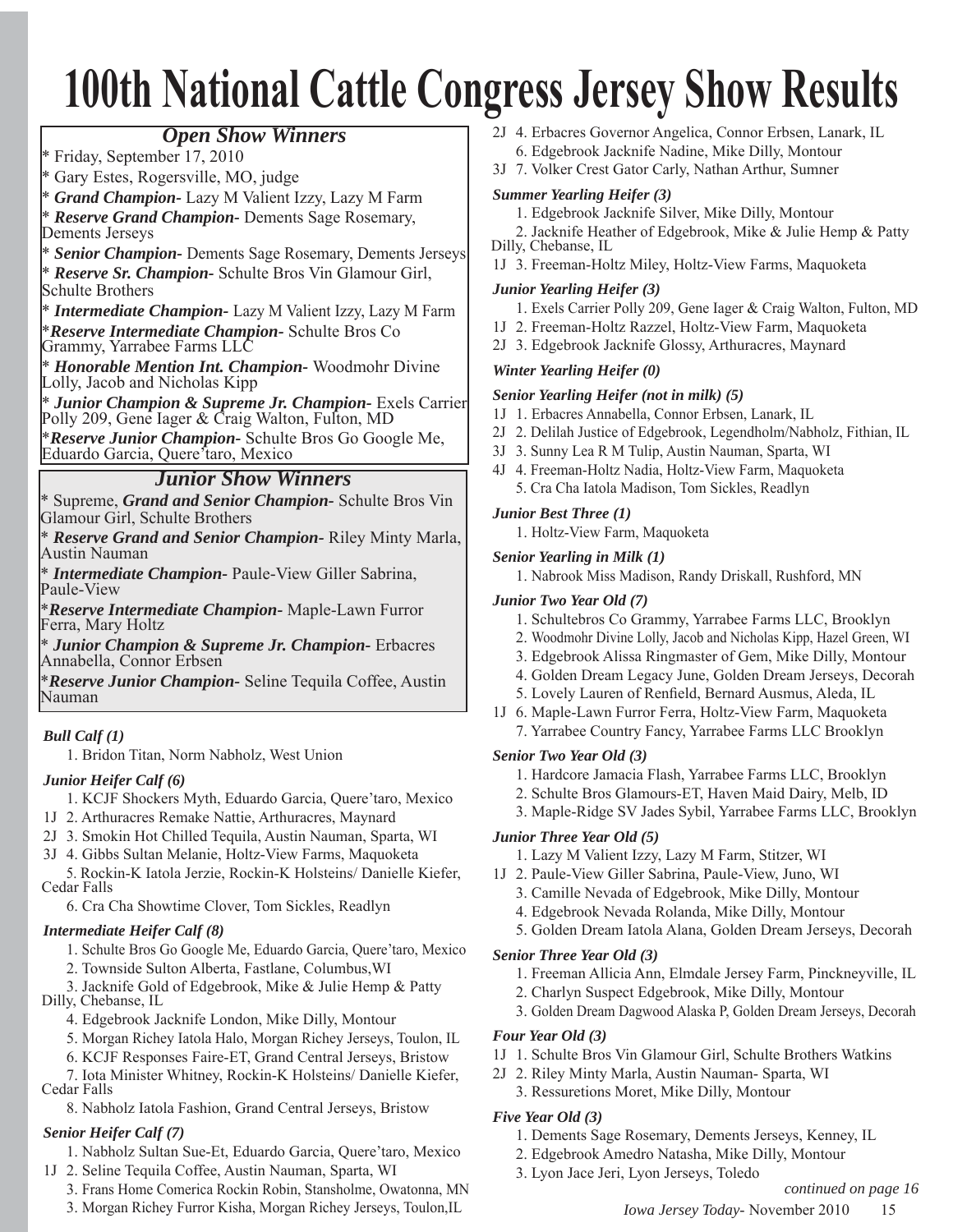# STORK-REPORT!



*Karl David Zumbach* was born on July 2, 2010 to David and Jennifer Zumbach, Hopkinton. He was 8 lb. 15 oz. and 21 1/2 inches long. Grandparents are David and Donna Kunde, Kunde Jersey Farm, Manchester & Myron and Betty Zumbach, Coggon.

*Ashlyn Jo Strottmann* was born July 9, 2010 to Ethan and Sara Strottmann, Readlyn. She joins siblings Braden and Kylie. Grandfather is Ron Strottmann, Strottmann Jerseys, Readlyn.



*Samuel Christopher Church* born August 18, 2010 to Nate and Naomi Church. He weighed 7lbs. 11oz. He joins siblings Zeke(9), Emily(7), Elise(41/2), and Avery(11/2). Grandparents: James & Kathy Stammeyer, KAS Jerseys, Oelwein; Craig & Gladie Church, Cresco.

# *Dahlings Receive Century Farm* The Dahling



Family from Clayton County was among the recipients of a Century Farm Award at this year's Iowa State Fair. Three generations of Dahlings are pictured: Marvin Dahling, Matt Dahling and

Kyle Dahling. The Century Farms program honors families who have owned Iowa farmland for 100 years or more and is sponsored by the Iowa Department of Agriculture and Land Stewardship and the Iowa Farm Bureau. Photo submitted.

The Dahling Century Farm was first purchased in 1886 by William and Mary Dahling for \$28.57 per acre. In May of 1904 Henry and Anna Dahling purchased the property. Carl and Lula Dahling then purchased the farm in June of 1946. In the 1930's three generations lived together in the small farm house. In October of 2001 Matt and Julie Dahling purchased the 140 acres from Lula Dahling.

Their son Kyle who is a draftsman at ProBuild in Elkader currently lives on the farm and is the  $5<sup>th</sup>$  generation to live in the farmhouse. Matt and Julie also have a daughter, Jennifer who is attending LeCordon Bleu in Minneapolis.

In past years, like many Iowa farms, there has been dairy, beef, sheep, hogs and grain. Matt remembers, "My grandfather, Carl Dahling always considered the hogs to be the mortgage lifters. When I was in junior high school, I was his right hand man and when he sold out the rest of his swine, he said to me it was like losing his best friend." The farm had cattle on it until the fall of 2009 and now is primarily a grain farm.

16 *Iowa Jersey Today*- November 2010

#### *Aged Cows (3)*

- 1. Edgebrook Merlot Stylemaster, Mike Dilly, Montour
- 1J 2. Norval Acres Online Malina-ET, Paule-View, Juno, WI

3. Lyon Character, Lyons Jerseys, Toledo

#### *Best Six Head (2)*

1. Edgebrook Jerseys 2. Edgebrook Jerseys



# **"Millionaires in the Cornfields"**

Iowa Jersey breeder and sale manager Norman Nabholz, West Union, has added author to his many titles. Nabholz has just released his first book entitled "Millionaires in the Cornfields." The 264-page book focuses on the glory days of the National Dairy Cattle Congress and the

dairy producers that made it so successful. The book includes more than 300 photos and is available for \$37.50 including shipping. To order a copy contact Norman Nabholz at nabholz@hawkeyetel.com or by phone at 563-422-3692. *Reprinted from October 2010 Jersey Journal*

# <u>ISU SENIOR DAIRY</u> JUDGING TEAM HAS SU

#### **Accelerated Genetics Contest,Viroqua, WI (13 teams)**

#### *Overall Team 1st*

 – Megan Kregel 2nd – Zach Deutmeyer 9th Ayrshires – team 5th Holsteins – team 3rd Jerseys – Team 1st – Amy Maxwell 1st



### **National Contest, Madison, WI (20 teams)** *Above: Amy Maxwell with*

 Overall – team 10th – Megan Kregel 19th Ayrshires – team 10th Brown Swiss – team 7th Red & White – team 8th



*ceived the IJCC Memorial Scholarship in 2007. Congratulations on your achievements!*

*coach Jessica Tekippe- accepting 1st place Jersey Award, in Viroqua.* 

*To left : Senior team placed 1st Overall at Viroqua contest. L to R: coach Jessica Tekippe, Megan Kregel, Zach Deutmeyer, Jess Peter and Amy Maxwell.*  The team is also coached *by Lee Kilmer. Amy and Megan are past IJCC Junior Members. Megan re-*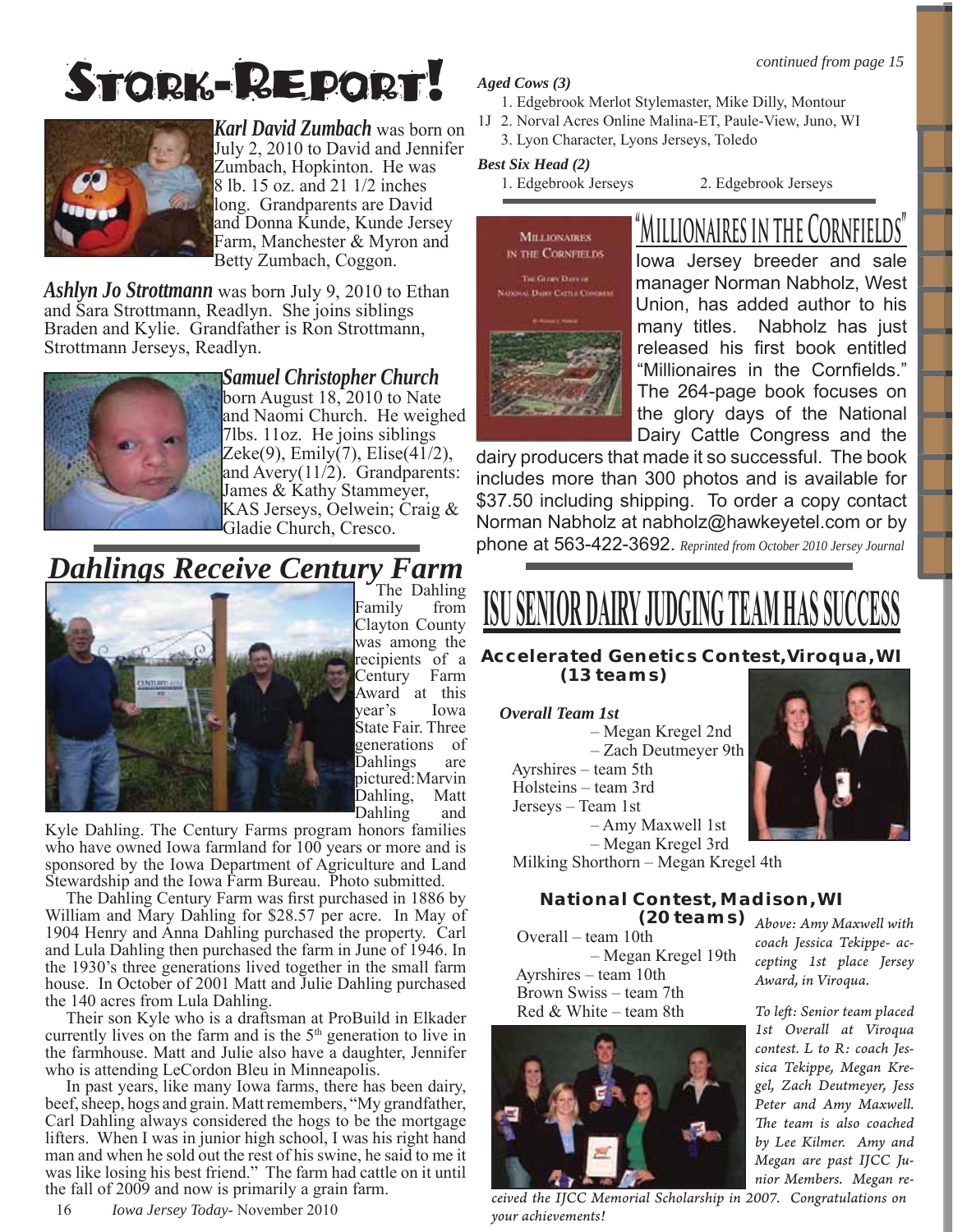# *Brodie Lyn Lantzky In Memoriam*

Brodie Lyn, the son of Brian and Heidi (Dorn) Lantzky was born July 17, 2010 at Community Memorial Hospital in Sumner, Iowa. He passed away shortly after birth. Brodie was baptized at the hospital by Rev. William Runaas, Jr.

 Brodie is survived by his parents, Brian and Heidi of Hawkeye, Iowa; two sisters, Brittany (William) Schmitt of Spillville, Iowa; and Dayle Lantzky, at home; his maternal grandparents, Gordon and Anita Dorn of Denver, Iowa; his paternal grandparents, Roger and Deb Lantzky of New Hampton, Iowa; his maternal great grandmother, AuRae Heidemann of Denver, Iowa; his uncles and aunts, Bruce (Leasa) Lantzky of Waverly, Iowa; Kristina (Lafayette) Eaton of East Rochester, New York; Brandon (Angela) Lantzky of Clarion, Iowa; Heather (William) Ruth of Tripoli, Iowa; Holly Dorn of Tripoli, Iowa; and Joseph Dorn of Floyd, Iowa; and several cousins.

 Brodie was preceded in death by his great grandparents, Reuben Heidemann, Harvey and LaVon Lantzky, Jim and Berdina Klodt, and Charles and Margaret Dorn.

 Brian and Heidi feel so blessed to have a son, even if he was only with us for a short time. Today we will say our final earthly goodbye to our beautiful son Brodie. Words could never express the deep sadness we feel, but we praise God that he sent Jesus to give us salvation and eternal life. We have the promise that we will see him again when we are all home in heaven with Him. Thank You to all that have been praying for us. It means more than you could ever know.

 Private Funeral Services were held at the Alpha United Methodist Church in Alpha, Iowa with Pastor Judy Alford officiating. Internment was held in the Bethel Cemetery, rural Hawkeye, Iowa.



Tim & Stephanie Covington  $\triangle$ Leon. IA

> Nathan & Abby Cline  $\triangleright$ Decorah, IA

Iowa is proud of its **Young Jersey Breeders** Congratulations



11 Iowa breeders have recieved the Young Jersey Breeder Award since its inception in 1976. Again, our congratulations to you on your success!

Don Metzger, 1976 • David & Donna Kunde, 1979 • Dennis & Cheryl Cline, 1985 • Kenneth Core, 1986 • Eric & Terry Lyon, 1988 • Stuart & Debbie Lyon, 1988 • Brian & Heidi Lantzky, 2003 • Dana Metzger, 2005 • Jason and Mary Hettinga, 2007

**Iowa Jersey Cattle Club** http://iowajerseys.usjersey.com President: Jeff Holtz 319/652-4480 Secratary: Jennifer Zumbach 563/580-8852 *ad by Jersey Journal staff*

# 2011 Fred Stout Experience

High school graduates who have a strong desire to pursue a career in managing and/or marketing Registered Jersey™ cattle are encouraged to apply for the 2011 Fred Stout Experience awards.

Two awards will be offered: (1) a minimum 10-week summer marketing internship with Jersey Marketing Service, Reynoldsburg, Ohio, and (2) a minimum 10-week on-farm, structured internship in Jersey herd management. To apply, specify which experience (marketing internship, on-farm internship) is preferred, or indicate if you are interested in both opportunities. Submit a one-page résumé listing previous work experience, skills and other qualifications, plus a separate cover letter stating your ambitions, goals and career aspirations, including plans for achieving them. The letter must also explain how and why the Fred Stout Experience will be of benefit in achieving future goals. A summary of involvement with and interest in Registered Jersey™ cattle is required.

Two letters of support are required, one from an active breeder of Registered Jersey™ cattle, excluding immediate family members; and the other from a teacher, mentor or past employer. These must be mailed directly by the supporters to the AJCA office.

Applications and letters of support must be postmarked no later than February 1, 2011 and addressed to Fred Stout Experience, American Jersey Cattle Association, 6486 E. Main Street, Reynoldsburg, OH 43068-2362. They may be sent by email to info@usjersey.com.